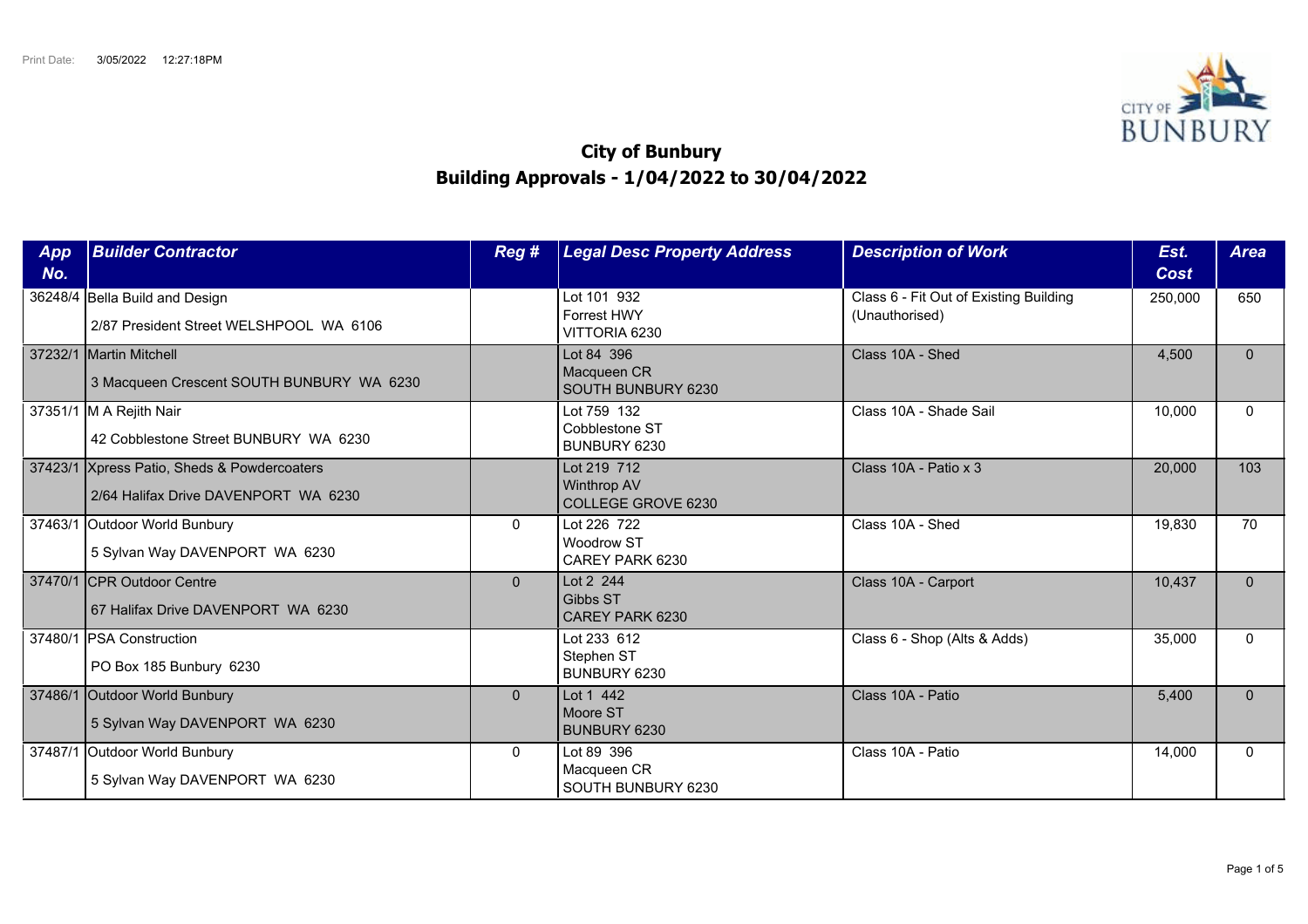| App<br>No. | <b>Builder Contractor</b>                                                         | Reg #          | <b>Legal Desc Property Address</b>               | <b>Description of Work</b>            | Est.<br><b>Cost</b> | <b>Area</b>     |
|------------|-----------------------------------------------------------------------------------|----------------|--------------------------------------------------|---------------------------------------|---------------------|-----------------|
| 37490/1    | Outdoor World Bunbury<br>5 Sylvan Way DAVENPORT WA 6230                           | $\overline{0}$ | Lot 2 2 360<br>King RD<br>EAST BUNBURY 6230      | Class 10A - Patio                     | 4,300               | $\mathbf{0}$    |
|            | 37491/1  Industry Maintenance Solutions<br>56 Strickland Street BUNBURY WA 6230   | 7995           | Lot 3 3 645<br>Thyme WY<br>GLEN IRIS 6230        | Class 10A - Carport                   | 7,832               | $\mathbf{0}$    |
| 37495/1    | Stephen Ambrose Martin<br>29 Lockwood Crescent WITHERS WA 6230                    |                | Lot 106 386<br>Lockwood CR<br>WITHERS 6230       | Class 10A - Gazebo                    | 2,500               | $\overline{12}$ |
|            | 37498/1 Damian Skane<br>19 Halsey Street SOUTH BUNBURY WA 6230                    |                | Lot 5 271<br>Halsey ST<br>SOUTH BUNBURY 6230     | Class 10B - Retaining Wall            | 19,000              | $\Omega$        |
|            | 37499/1 TKL Contractors Pty Ltd<br>PO Box 6378 SOUTH BUNBURY WA 6230              |                | Lot 4 370<br>Latreille RD<br>SOUTH BUNBURY 6230  | Class 10B - Swimming Pool             | 34,695              | $\Omega$        |
|            | 37502/1 ResiCom South West Pty Ltd<br>12 Sylvan Way DAVENPORT WA 6230             |                | Lot 86 5<br>Adam RD<br>SOUTH BUNBURY 6230        | Class 10A - Carport                   | 10,000              | $\Omega$        |
|            | 37514/1 Outdoor World Bunbury<br>5 Sylvan Way DAVENPORT WA 6230                   | $\overline{0}$ | Lot 1 338<br>Joel CR<br>SOUTH BUNBURY 6230       | Class 10A - Patio                     | 3,970               | 8               |
|            | 37520/1 Kelby Tucker<br>15 Zircon Way AUSTRALIND WA 6232                          |                | Lot 9 431<br>Minninup RD<br>SOUTH BUNBURY 6230   | Class 10B - Masonry Wall              | 18,000              | $\Omega$        |
|            | 37521/1 CPR Outdoor Centre<br>67 Halifax Drive DAVENPORT WA 6230                  | $\overline{0}$ | Lot 2 360<br>King RD<br>EAST BUNBURY 6230        | Class 10A Patio                       | 4,133               | 9               |
| 37522/1    | Industry Maintenance Solutions<br>56 Strickland Street BUNBURY WA 6230            | 7995           | Lot 53 165<br>Dawson PL<br>SOUTH BUNBURY 6230    | Class 10A - Patio & Carport           | 19,770              | 64              |
| 37523/1    | Geoffs Patio's, Fencing and Garden Sheds<br>8 Regents Place COLLEGE GROVE WA 6230 |                | Lot 60 690<br>Webber ST<br>CAREY PARK 6230       | Class 10A - Carport                   | 10,000              | $\mathbf{0}$    |
|            | 37526/1 Richard Sean Vegvary<br>10 Poole Road DALYELLUP WA 6230                   |                | Lot 2 130<br><b>Clifton ST</b><br>BUNBURY 6230   | Class 1A - Dwelling                   | 150,000             | $\Omega$        |
| 37527/1    | Sunwest Holdings Pty Ltd<br>12 Kau Close AUSTRALIND WA 6233                       | 9624           | Lot 16 615<br><b>Stirling ST</b><br>BUNBURY 6230 | Class 1A - Dwelling x 2 (Alts & Adds) | 600,000             | 383             |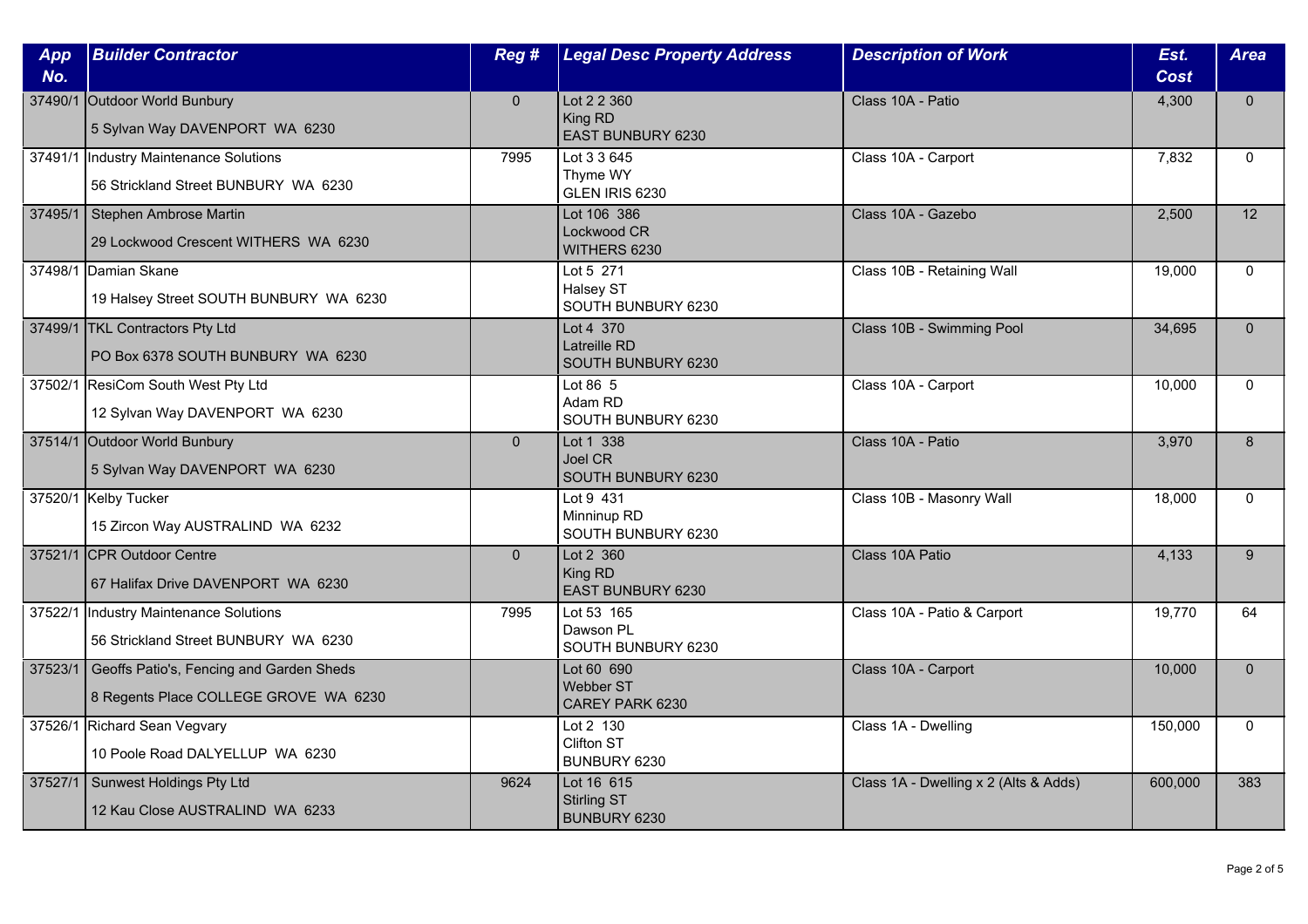| App     | <b>Builder Contractor</b>                                                                                                 | Reg #             | <b>Legal Desc Property Address</b>                         | <b>Description of Work</b>                                     | Est.      | <b>Area</b>  |
|---------|---------------------------------------------------------------------------------------------------------------------------|-------------------|------------------------------------------------------------|----------------------------------------------------------------|-----------|--------------|
| No.     |                                                                                                                           |                   |                                                            |                                                                | Cost      |              |
|         | 37532/1 Cape Shades - Ermin Veurink<br>143 Kookaburra Way VASSE WA 6280                                                   |                   | Lot 387 10<br>Alyxia DR<br>GLEN IRIS 6230                  | Class 10A - Shade Structure                                    | 12,900    | $\mathbf{0}$ |
|         | 37534/1 CPR Outdoor Centre<br>67 Halifax Drive DAVENPORT WA 6230                                                          | $\mathbf{0}$      | Lot 57 446<br>Mosedale AV<br><b>USHER 6230</b>             | Class 10A - Patio                                              | 6.856     | $\Omega$     |
|         | 37535/1 A & S Papas<br>11 Coleman Way KARRINYUP WA 6018                                                                   |                   | Lot 78 138<br><b>Constitution ST</b><br>SOUTH BUNBURY 6230 | Class 1A - Dwelling                                            | 346,725   | $\Omega$     |
|         | 37536/1 Martin Donald Baskott<br>17 Sturt Street SOUTH BUNBURY WA 6230                                                    |                   | Lot 86 623<br>Sturt ST<br>SOUTH BUNBURY 6230               | Class 10A - Shed                                               | 19,000    | $\Omega$     |
|         | 37540/1 CPR Outdoor Centre<br>67 Halifax Drive DAVENPORT WA 6230                                                          | $\mathbf{0}$      | Lot 260 453<br>Nalbarra DR<br><b>USHER 6230</b>            | Class 10A - Carport                                            | 4.957     | $\Omega$     |
| 37543/1 | Tangent Nominees Pty Ltd T/A Summit Homes<br>Bunbury & South West<br>Shop 1, 67-77 Queen Street BUSSELTON WA 6280         | BC10689           | Lot 2 271<br><b>Halsey ST</b><br>SOUTH BUNBURY 6230        | Class 1A - Dwelling                                            | 212,921   | 156          |
|         | 37544/1 Tangent Nominees Pty Ltd T/A Summit Homes<br>Bunbury & South West<br>Shop 1, 67-77 Queen Street BUSSELTON WA 6280 | BC10689           | Lot 2 271<br>Halsey ST<br>SOUTH BUNBURY 6230               | Class 1A - Dwelling                                            | 212,921   | 156          |
| 37545/1 | Tangent Nominees Pty Ltd T/A Summit Homes<br>Bunbury & South West<br>Shop 1, 67-77 Queen Street BUSSELTON WA 6280         | BC10689           | Lot 2 271<br><b>Halsey ST</b><br>SOUTH BUNBURY 6230        | Class 1A - Dwelling                                            | 214,341   | 159          |
|         | 37546/1 Tangent Nominees Pty Ltd T/A Summit Homes<br>Bunbury & South West<br>Shop 1, 67-77 Queen Street BUSSELTON WA 6280 | BC10689           | Lot 2 271<br>Halsey ST<br>SOUTH BUNBURY 6230               | Class 1A - Dwelling                                            | 214,341   | 159          |
|         | 37547/1 Picton Civil Pty Ltd<br>PO Box 9105 PICTON WA 6229                                                                |                   | Lot 14 601<br>Spencer ST<br>BUNBURY 6230                   | Class 5 - Office Asbestos Roof Removal<br>(Partial Demolition) | 10,538    | $\Omega$     |
|         | 37550/1 Xpress Patio, Sheds & Powdercoaters<br>2/64 Halifax Drive DAVENPORT WA 6230                                       |                   | Lot 29 226<br>Forster ST<br>BUNBURY 6230                   | Class 10A - Patio                                              | 8,330     | $\mathbf{0}$ |
|         | 37551/1 Georgiou Group<br>68 Hasler Road OSBORNE PARK WA 6017                                                             |                   | Lot 20 532<br>Prinsep ST<br>BUNBURY 6230                   | Class 5 - Office Fitout (Services<br>Australia)                | 2,479,185 | $\Omega$     |
|         | 37555/1 Prime Contracting Pty Ltd<br>8 Simpson Avenue BUNBURY WA 6230                                                     | wad307<br>wara927 | Lot 1 81<br><b>Brittain RD</b><br>CAREY PARK 6230          | Class 7B/8/10A - Sheds x 5 (Demolition)                        | 19,520    | $\mathbf{0}$ |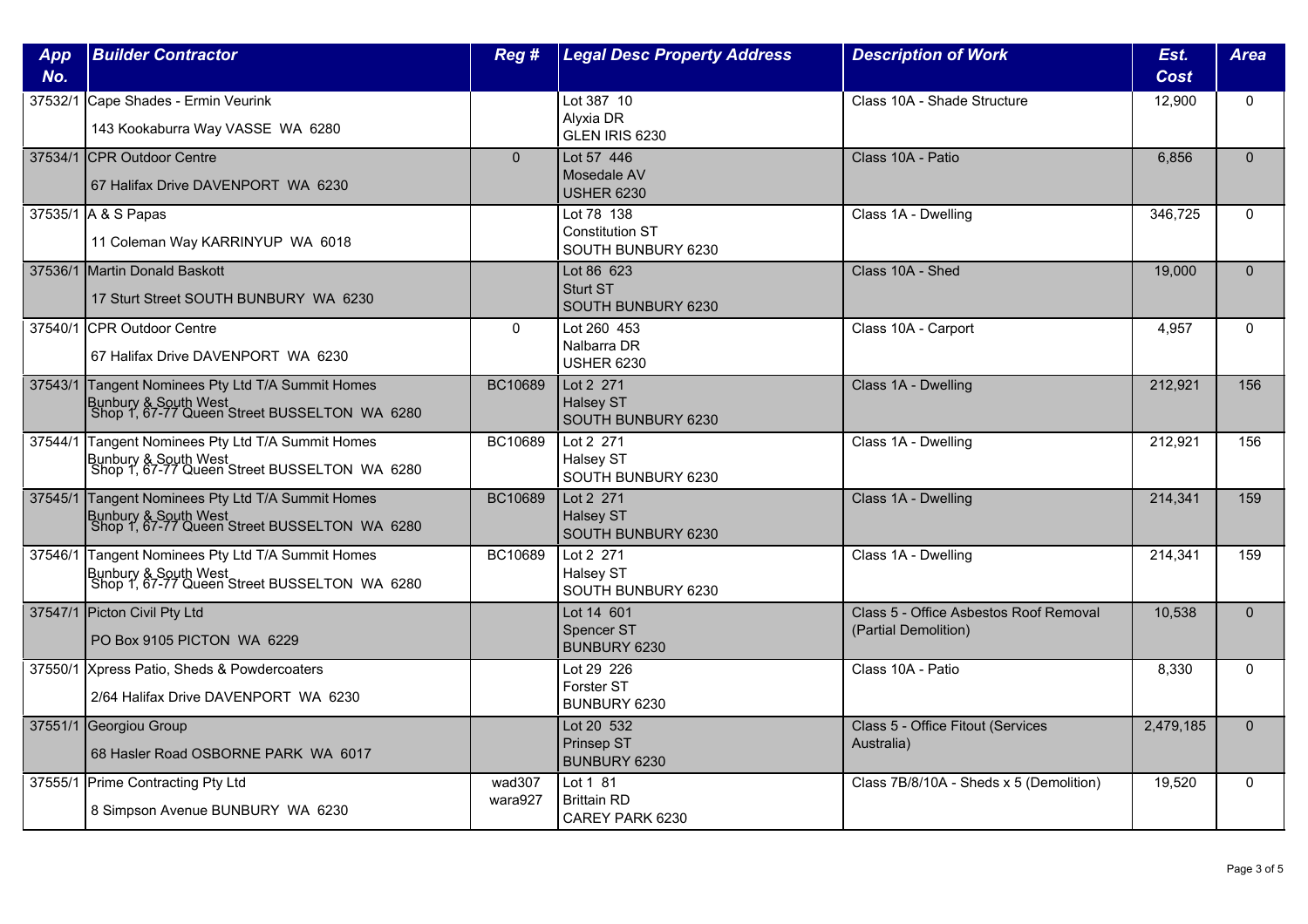| App | <b>Builder Contractor</b>                                                           | Reg#         | <b>Legal Desc Property Address</b>                       | <b>Description of Work</b>                                               | Est.        | <b>Area</b>  |
|-----|-------------------------------------------------------------------------------------|--------------|----------------------------------------------------------|--------------------------------------------------------------------------|-------------|--------------|
| No. |                                                                                     |              |                                                          |                                                                          | <b>Cost</b> |              |
|     | 37556/1 BL Contracting<br>8 Regents Place COLLEGE GROVE WA 6230                     |              | Lot 131 637<br><b>Teeluk RD</b><br>CAREY PARK 6230       | Class 10A - Carport                                                      | 6,000       | $\mathbf{0}$ |
|     | 37557/1 Allan Russell Graham<br>54 Portofino Crescent PELICAN POINT WA 6230         | 8324         | Lot 10 601<br>Spencer ST<br>BUNBURY 6230                 | Class 5 - Office (Roof Re-Clad)                                          | 40.000      | $\Omega$     |
|     | 37558/1 CEM Alliance Pty Ltd<br>15 McCombe Road DAVENPORT WA 6230                   | 102348       | Lot 8 415<br>McCombe RD<br>DAVENPORT 6230                | Class 8 - Storage Workshop                                               | 30,000      | 92           |
|     | 37559/1   Benjamin David Smith<br>16 Friesian Way EATON WA 6232                     |              | Lot 1 192<br>Ecclestone ST<br>CAREY PARK 6230            | Class 10A - Patio                                                        | 2,000       | $\mathbf{0}$ |
|     | 37560/1 Benton Joseph O'Dea<br>16 Goldsmith Street SOUTH BUNBURY WA 6230            |              | Lot 14 252<br>Goldsmith ST<br>SOUTH BUNBURY 6230         | Class 10B - Brick Fence                                                  | 13,200      | $\Omega$     |
|     | 37561/1 BBS Building Group Pty Ltd<br>15 Clarke Street SOUTH BUNBURY WA 6230        |              | Lot 140 81<br><b>Brittain RD</b><br>CAREY PARK 6230      | Class 6 - Beauty Salon Alts & Adds<br>(Tenancy 11 Parks Shopping Centre) | 41,600      | $\mathbf{0}$ |
|     | 37563/1 Home Group WA South West Pty Ltd<br>PO Box 426 BUNBURY WA 6231              | 10564        | Lot 720 136<br><b>Columbine TCE</b><br>GLEN IRIS 6230    | Class 1A - Dwelling                                                      | 241,241     | 207          |
|     | 37565/1 Civcon Civil & Project Management<br>350/1 Hay Street SUBIACO WA 6008       |              | Lot 1 81<br><b>Brittain RD</b><br>CAREY PARK 6230        | Class 10B - Lighting Masts                                               | 150,000     | $\mathbf{0}$ |
|     | 37569/1 Stepnell Building & Renovations<br>23 Mindalong Close SOUTH BUNBURY WA 6230 |              | Lot 2 44<br><b>Baudin TCE</b><br>BUNBURY 6230            | Class 10A - Patio                                                        | 9,000       | $\Omega$     |
|     | 37570/1 CPR Outdoor Centre<br>67 Halifax Drive DAVENPORT WA 6230                    | $\mathbf{0}$ | Lot 43 602<br><b>St Andrews DR</b><br>PELICAN POINT 6230 | Class 10A - Patio                                                        | 10,511      | 23           |
|     | 37571/1 Perkins WA Pty Ltd T/A Perkins Builders<br>1 Hales Street DAVENPORT WA 6230 | 8393         | Lot 1 81<br><b>Brittain RD</b><br>CAREY PARK 6230        | Class 9B - Bunbury Turf Club<br>Redevelopment                            | 8,516,941   | $\mathbf{0}$ |
|     | 37575/1   Kim Harrison Martin<br>7 Albert Road EAST BUNBURY WA 6230                 |              | Lot $3\overline{6}$<br>Albert RD<br>EAST BUNBURY 6230    | Class 10A - Carport Infill (Unauthorised)                                | 2,800       | $\Omega$     |
|     | 37577/1 CPR Outdoor Centre<br>67 Halifax Drive DAVENPORT WA 6230                    | $\mathbf{0}$ | Lot 353 152<br>Craven CT<br>WITHERS 6230                 | Class 10A - Carport                                                      | 5,730       | $\mathbf{0}$ |